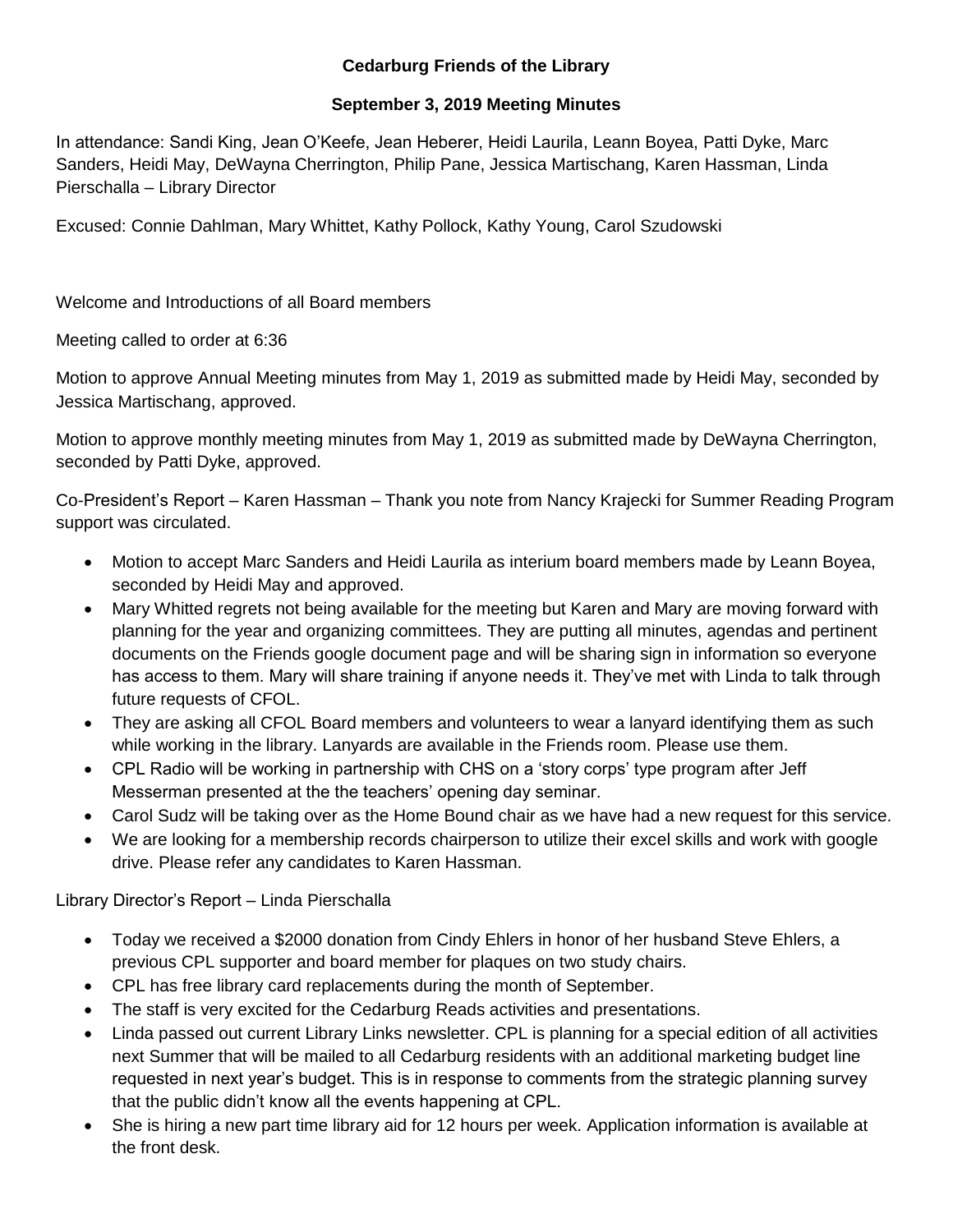- Thank you to Friends for the programs and prizes for a very successful Summer Reading program. Highlight was the presentation by Nasa engineer, Curt Letz.
- Hand out of deadline dates for the Library newsletter. Please get any article information to Karen or Mary and plan for a picture of the board at October meeting.

Treasurer's Report – Jean Heberer

- Jean reminded us to use the check reimbursement request form that is under the front desk counter and that sales tax will not be reimbursed.
- Jean shared the financial reports; Balance Sheet through August 31, 2019, Target/Actual statement through August 2019 and Cash Available statement showing we have \$4,760.52 unallocated remaining for 2019 expenditures, with 24,743.61 in revenues held for 2020. The second quarter statement will prepared for acceptance vote at the October meeting.

Fill the Shelves – Jessica Martischang

- Jessica gave a brief overview of this committee, including end of year letter to approximately 300 members from the last 3 years, gift tree cards, and book cart at Summer Reading signup day. Preparation are beginning for 2019 letter.
- Jessica sends thank you letters to all donations as the Corresponding Secretary. If you need one send or need letterhead, please contact her.

Membership Solicitation Committee – Jessica Martischang

- The team, Jessica, Jean O'Keefe, Sandi King and Jeanne Mueller, are working with Laura Beldavs to design a new CFOL brochure.
- There were 78 renewal memberships and 33 new memberships processed at the Summer Book Sale.
- Friends of Library week is Oct. 20 26. Ideas were discussed to build awareness of our organization and recognize our members at that time.

Book Nook – Karen reporting for Kathy Young

 Marc and Philip are joining the sorting and storing team. June to August received over \$700 in receipts. New system to note slow movers has worked well. Only shelving 2009 and newer books. Possible pop sales during Cedarburg Reads and other times are being considered.

Book Sale – Heidi May

- Summer book sale was a great success but down slightly from last year at just under \$9000. Heidi gave a detailed report on set up, left over books and quality of donations. These are in attached report. We did make a payment to Public Works for \$356 to move the books and store the heavy tables in the Community Center basement after the sale.
- Heidi requested that we try a Fall Book Sale in the Community Room, October  $4<sup>th</sup> 6<sup>th</sup>$ . She would determine which books we would sell, but it would run similarly to the Spring Sale with set up on Friday morning, selling on Friday, Saturday and Sunday. She asked for a budget of \$200 to purchase a new banner to advertise this sale.
- Motion to approve expenditure up to \$200 for publicity for the Fall Book Sale was made by Jessica and seconded by Patti and approved.